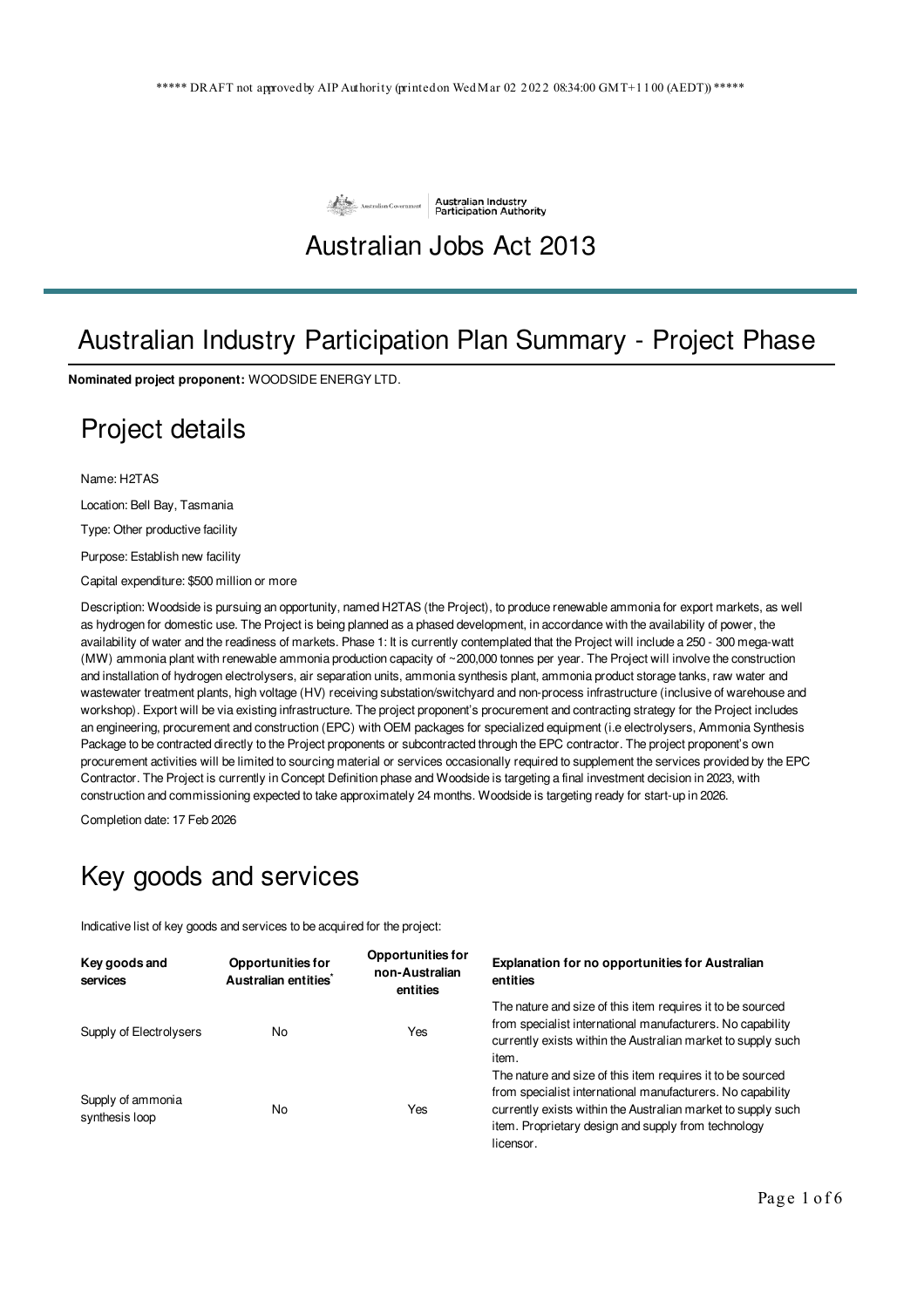| Waste heat boiler and       |     |     |  |
|-----------------------------|-----|-----|--|
| steam drum                  | No  | Yes |  |
|                             |     |     |  |
| Product storage tanks       | Yes | Yes |  |
| Site Preparation            | Yes | No  |  |
| Substation/Switchyard       | Yes | Yes |  |
| Telecommunications/IT       | Yes | Yes |  |
| and Security systems        |     |     |  |
| <b>Plant Control System</b> | Yes | Yes |  |
| Integration                 |     |     |  |
| Cooling tower               | Yes | Yes |  |
| Concrete                    | Yes | No  |  |
| Chemical injection          | Yes | Yes |  |
| packages                    |     |     |  |
| Flare system                | Yes | Yes |  |
| Control valves              | Yes | Yes |  |
| Instrumentation             | Yes | Yes |  |
| Demineralised water         | Yes | Yes |  |
| plant package               |     |     |  |
| Polishing unit              | Yes | Yes |  |
| Filters                     | Yes | Yes |  |
| Electrical cable            | Yes | Yes |  |
| Deaerator                   | Yes | Yes |  |
| Non-process                 | Yes | Yes |  |
| infrastructure              |     |     |  |
|                             |     |     |  |
| Air separation unit         | No  | Yes |  |
| (ASU)                       |     |     |  |
| Emergency diesel            |     |     |  |
| generator set               | Yes | Yes |  |
| Waste water and             |     |     |  |
| effluent drainage           | Yes | Yes |  |
| Site preparation            |     |     |  |
| activities                  | Yes | No  |  |
| Port and jetty              |     |     |  |
| infrastructure upgrades     | Yes | Yes |  |
| High voltage equipment      |     |     |  |
| and transformers            | Yes | Yes |  |
| Hydrogen storage            |     |     |  |
| cylinders                   | Yes | Yes |  |
| Desalination plant          | Yes | Yes |  |
|                             |     |     |  |
| Steam turbine               | No  | Yes |  |
| generator                   |     |     |  |

\*An Australian entity is an entity with an ABN or ACN

Project standards:

Australian International The nature and size of this item requires it to be sourced from specialist international manufacturers. No capability currently exists within the Australian market to supply such item. Proprietary design and supply from technology licensor.

The nature and size of this item requires it to be sourced from specialist international manufacturers. No capability currently exists within the Australian market to supply such item.

The nature and size of this item requires it to be sourced from specialist international manufacturers. No capability currently exists within the Australian market to supply such item.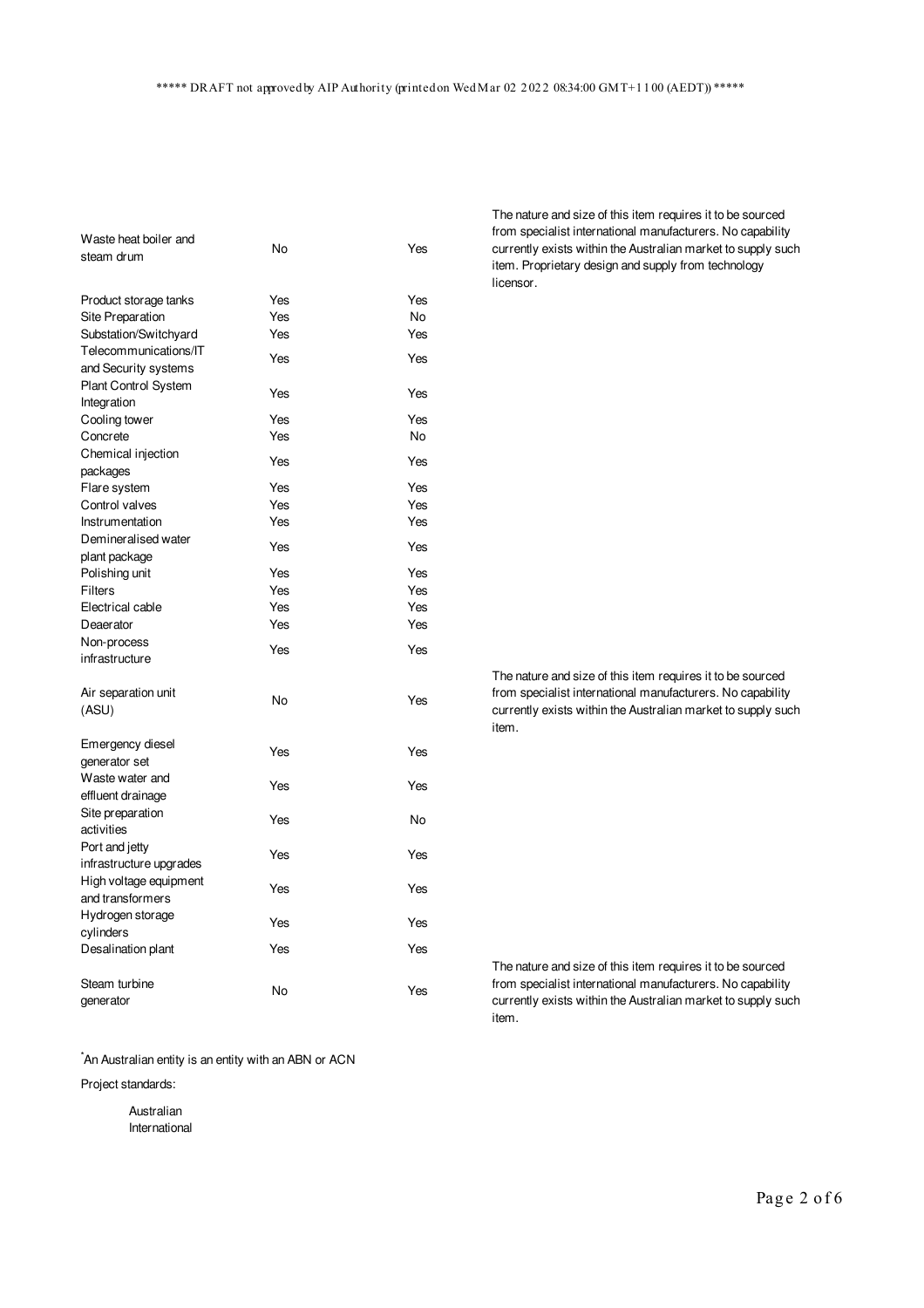### Supplier information and communication

Project proponent's contact person for supplier enquiries:

**Contact person name** Glynis Berber **Contact person position** Senior Contracting and Procurement Adviser **Phone number** 0894386300 **E-mail** glynis.berber@woodside.com.au

Project proponent website: https://www.woodside.com.au

Project opportunities website: http://gateway.icn.org.au/ or equivalent

Supplier engagement and communication actions :

Engage with vendor identification agencies on project opportunities and bid processes Conduct supplier information briefings on project opportunities and bid processes Issue media releases or ASX announcements on project developments and opportunities AIP Plan Contact Office Online Advertisement

#### Building Australian industry capability

Supplier capability development actions:

Support supplier development initiatives of industry associations or governments Feedback to Unsuccessful Australian manufacturers and suppliers Independent Industry Verification Service

Global supply chain integration actions:

Support suppliers to register with global supplier databases Cascading of obligations

Feedback process for unsuccessful bidders:

Contractual cascading of obligations to ensure that unsuccessful Australian suppliers for key goods or services, at both EOI and tender stages, will be offered the opportunity for feedback.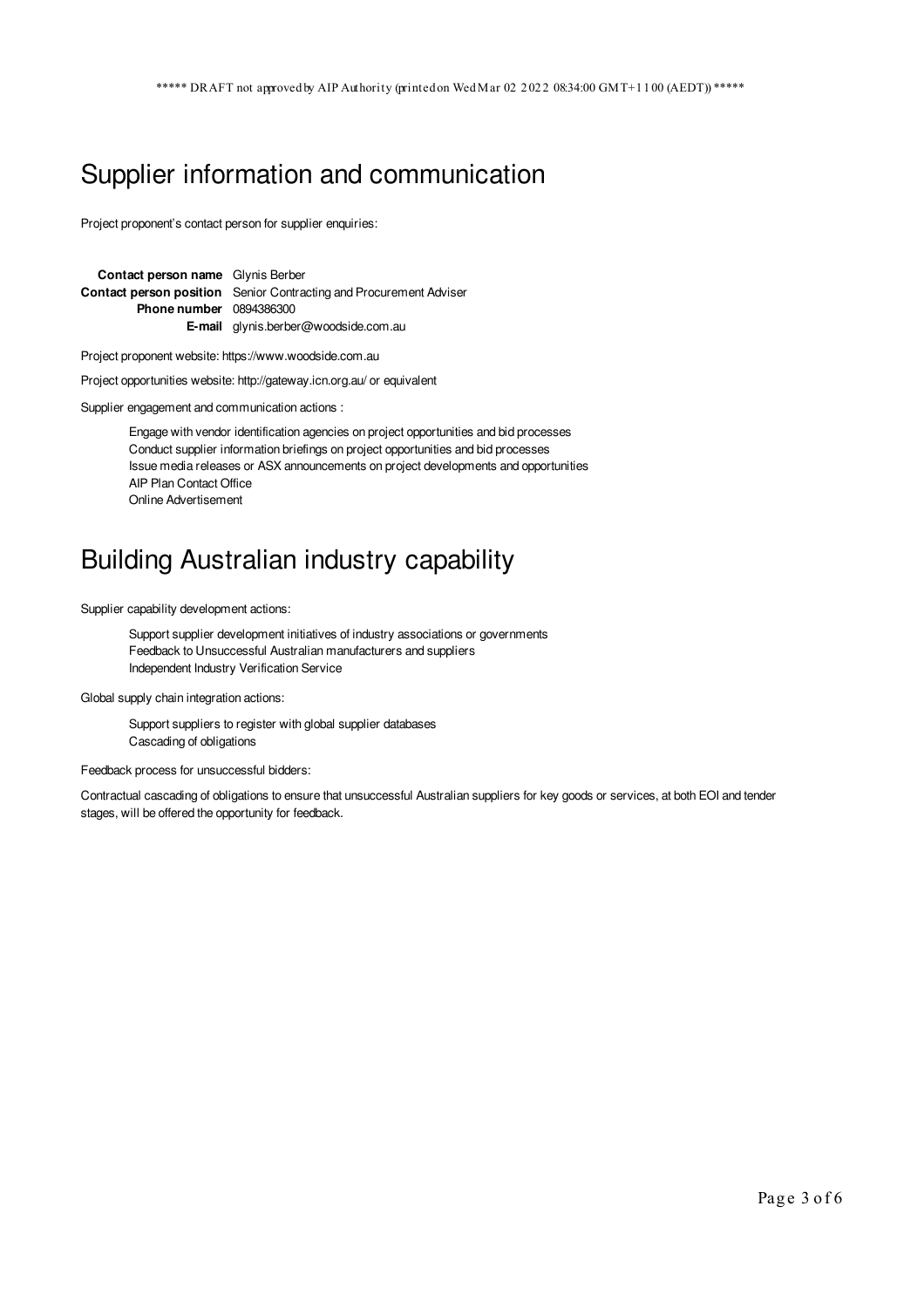### Australian Industry Participation Plan Summary - Operations Phase

**Nominated facility operator:** WOODSIDE ENERGY TECHNOLOGIES PTY LTD

# Facility details

Name: H2TAS Location: Bell Bay, Tasmania Type: Other productive facility

# Key goods and services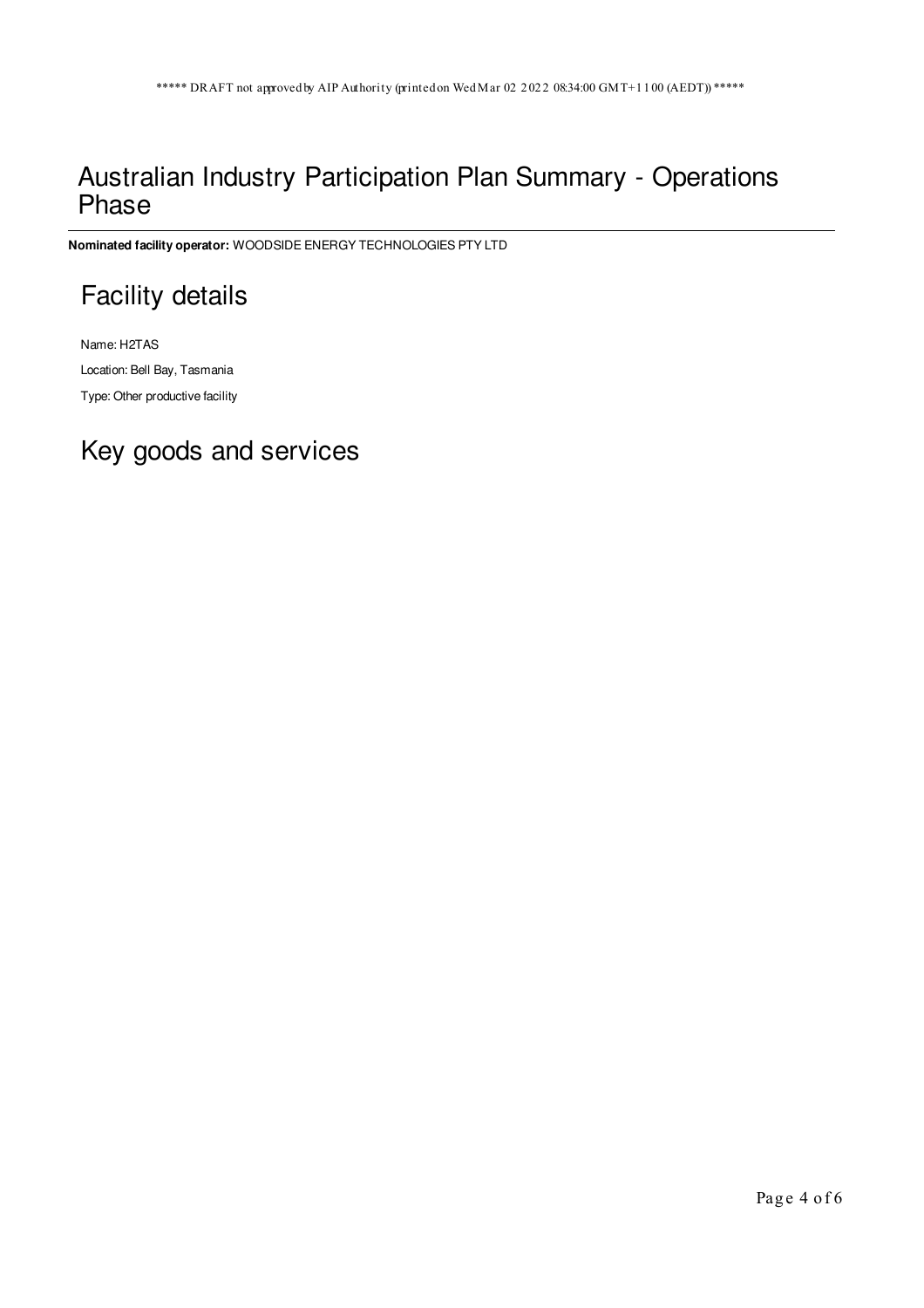Indicative list of key goods and services to be acquired for the new facility:

| Key goods and services                                    | <b>Opportunities for</b><br>Australian entities <sup>*</sup> | <b>Opportunities for</b><br>non-Australian<br>entities | Explanation for no opportunities for<br><b>Australian entities</b> |
|-----------------------------------------------------------|--------------------------------------------------------------|--------------------------------------------------------|--------------------------------------------------------------------|
| Fuel supply                                               | Yes                                                          | Yes                                                    |                                                                    |
| ASU spares                                                | Yes                                                          | Yes                                                    |                                                                    |
| Electrolyser spares                                       | Yes                                                          | Yes                                                    |                                                                    |
| Ammonia process spares                                    | Yes                                                          | Yes                                                    |                                                                    |
| Gardening and landscaping services                        | Yes                                                          | Yes                                                    |                                                                    |
| Painting services                                         | Yes                                                          | Yes                                                    |                                                                    |
| Security services                                         | Yes                                                          | Yes                                                    |                                                                    |
| Waste management services                                 | Yes                                                          | Yes                                                    |                                                                    |
| Fire system                                               | Yes                                                          | Yes                                                    |                                                                    |
| Waste water / treatment chemical<br>supply                | Yes                                                          | Yes                                                    |                                                                    |
| Scaffolding services                                      | Yes                                                          | Yes                                                    |                                                                    |
| Cranes services                                           | Yes                                                          | Yes                                                    |                                                                    |
| Air conditioning services and spares                      | Yes                                                          | Yes                                                    |                                                                    |
| Rotating equipment spares                                 | Yes                                                          | Yes                                                    |                                                                    |
| Valve repair services                                     | Yes                                                          | Yes                                                    |                                                                    |
| Mechanical repair services                                | Yes                                                          | Yes                                                    |                                                                    |
| Hire equipment                                            | Yes                                                          | Yes                                                    |                                                                    |
| Specialist/hydrogen engineering<br>services               | Yes                                                          | Yes                                                    |                                                                    |
| Instrument calibration services                           | Yes                                                          | Yes                                                    |                                                                    |
| Insulation services                                       | Yes                                                          | Yes                                                    |                                                                    |
| Specialist facility and instrument<br>inspection services | Yes                                                          | Yes                                                    |                                                                    |
| Offsite mechanical repair services                        | Yes                                                          | Yes                                                    |                                                                    |
| Plant Operations and maintenance                          | Yes                                                          | Yes                                                    |                                                                    |
| Electricity transmission                                  | Yes                                                          | Yes                                                    |                                                                    |
| Project power generation/supply                           | Yes                                                          | Yes                                                    |                                                                    |

\*An Australian entity is an entity with an ABN or ACN

Facility standards:

Australian International